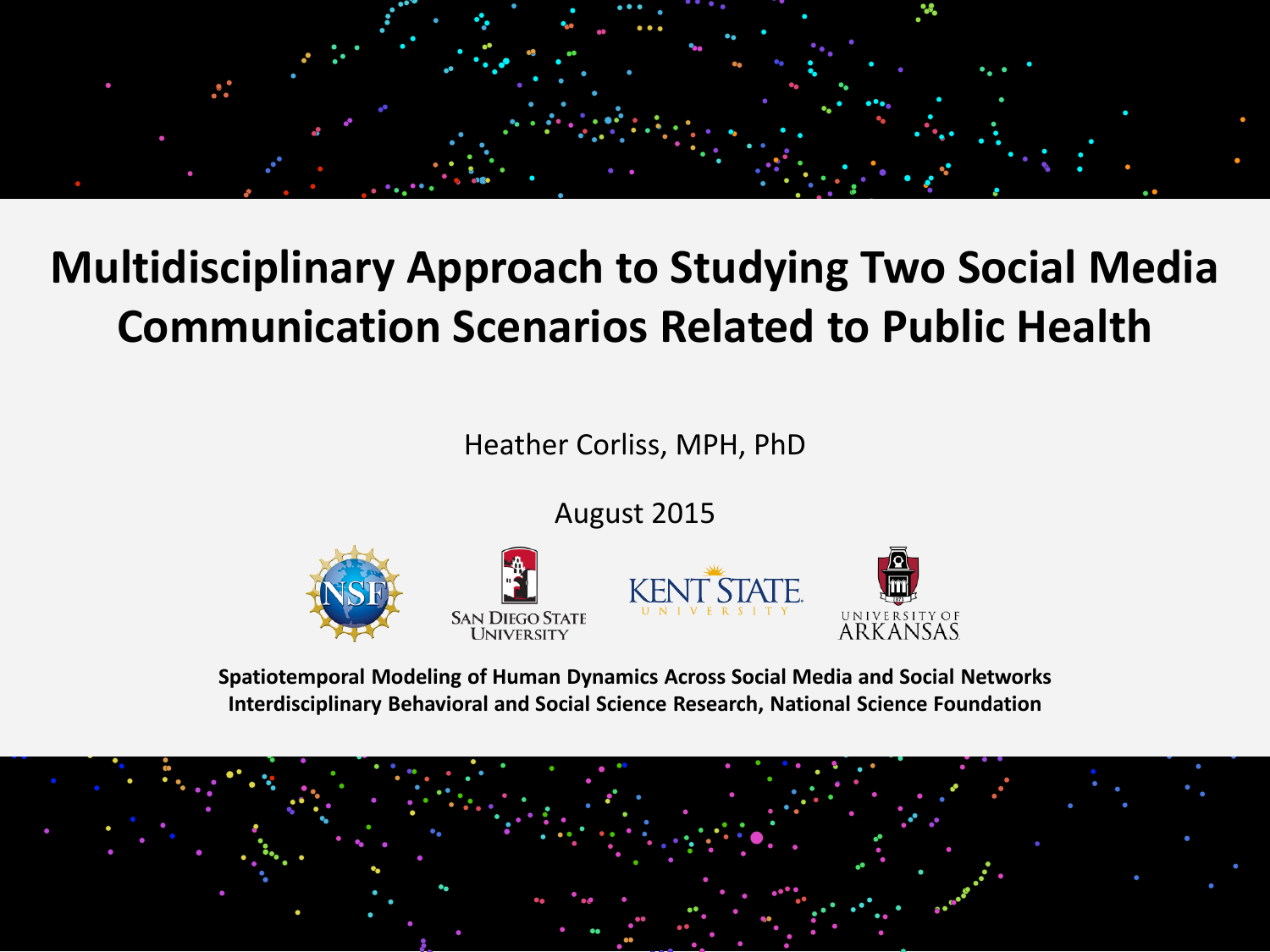

# **Broad Goals**

- To apply a multidisciplinary approach to understanding the diffusion of social media messages and corresponding real-world behaviors.
- To understand how social and behavioral theories commonly used in health research inform and predict the diffusion of social media messages and corresponding real-world behaviors.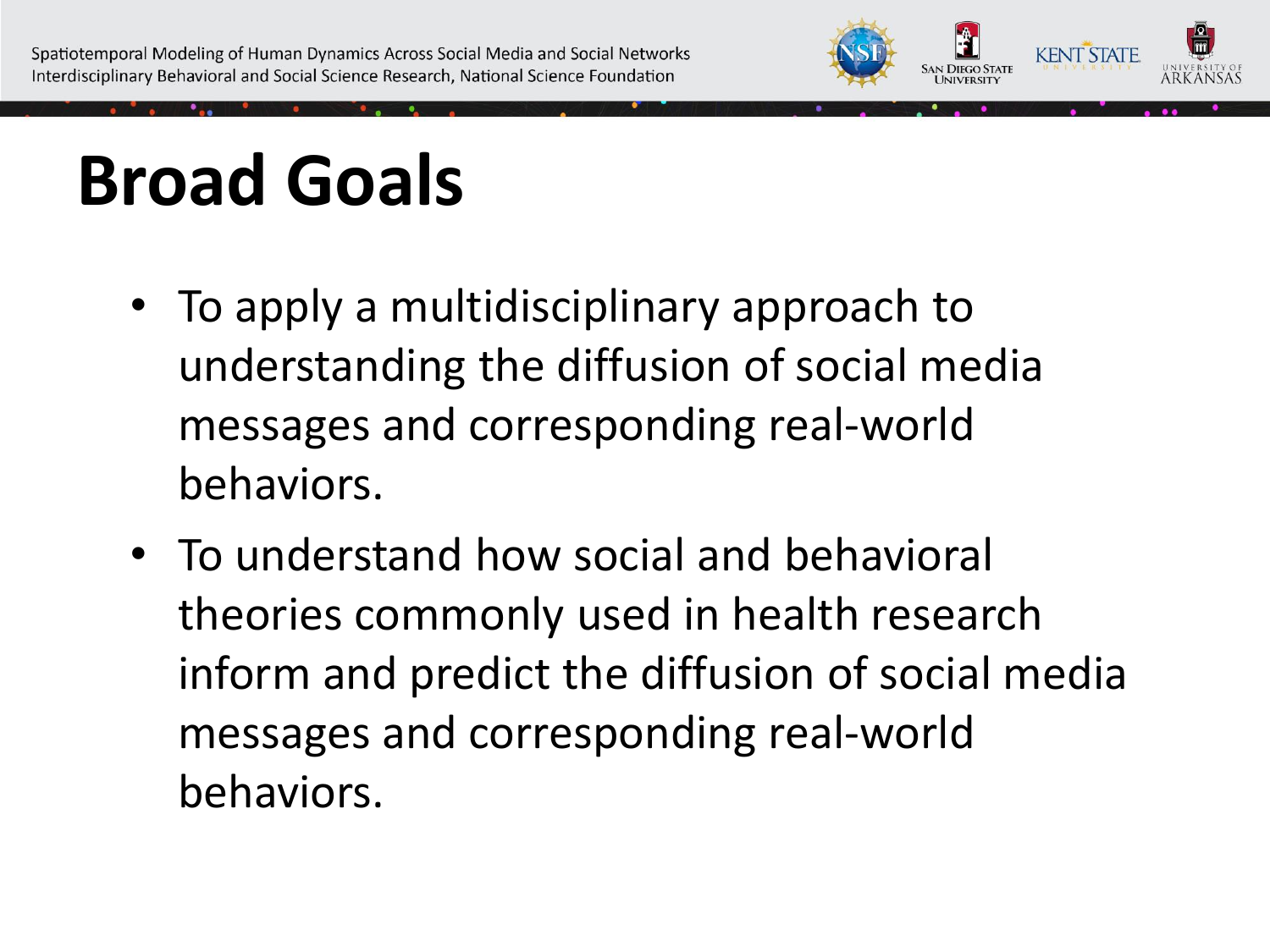

## **Two Scenarios**

- 1. Collaborative social media outreach system with the San Diego County Office of Emergency Services (SD OES).
- 2. Analysis of Twitter messages, communications, and behaviors related to California vaccine exemption bill SB277.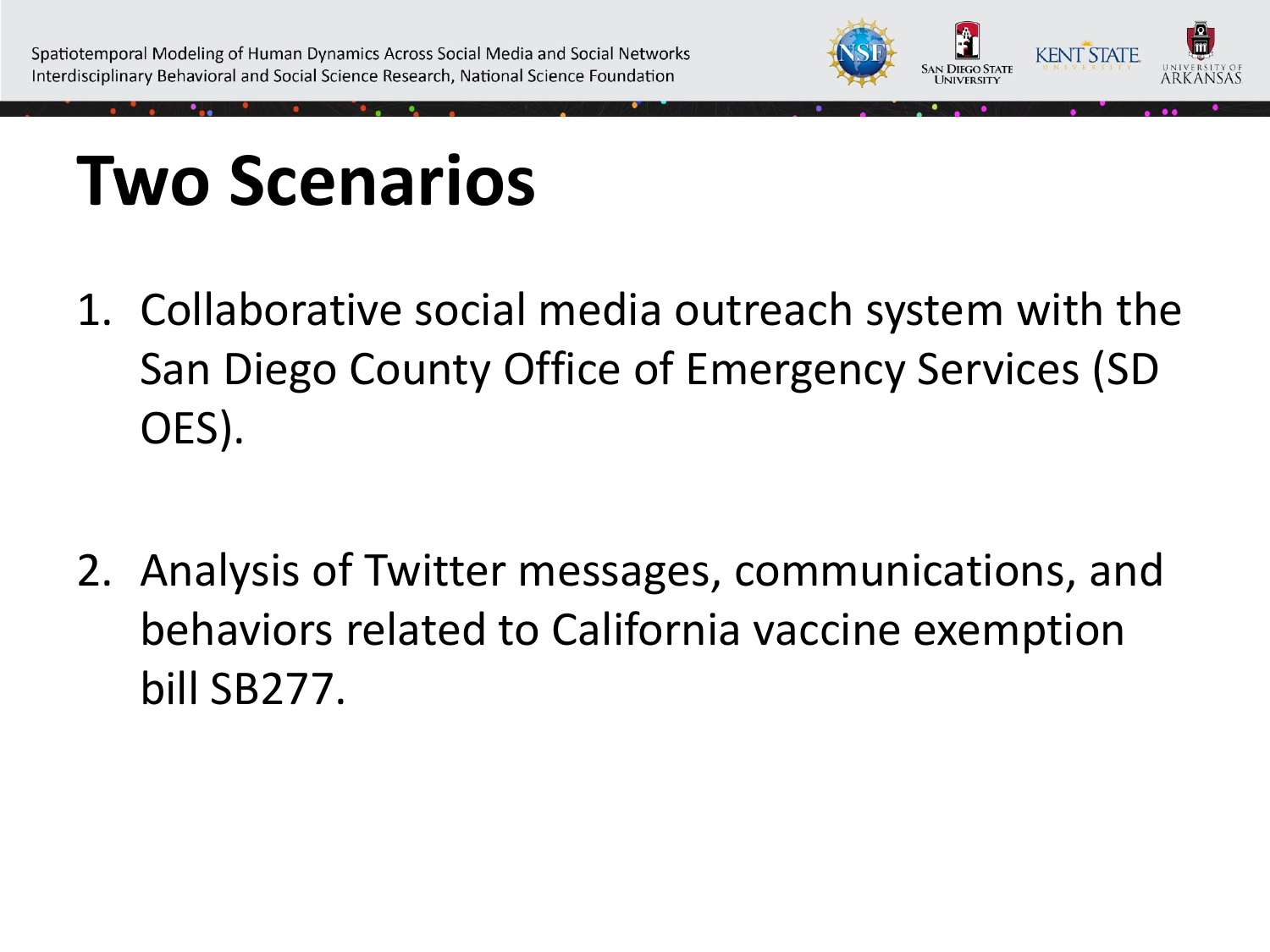

## Goal

• To understand how information spreads across social media during natural disasters, in this case, San Diego wildfires.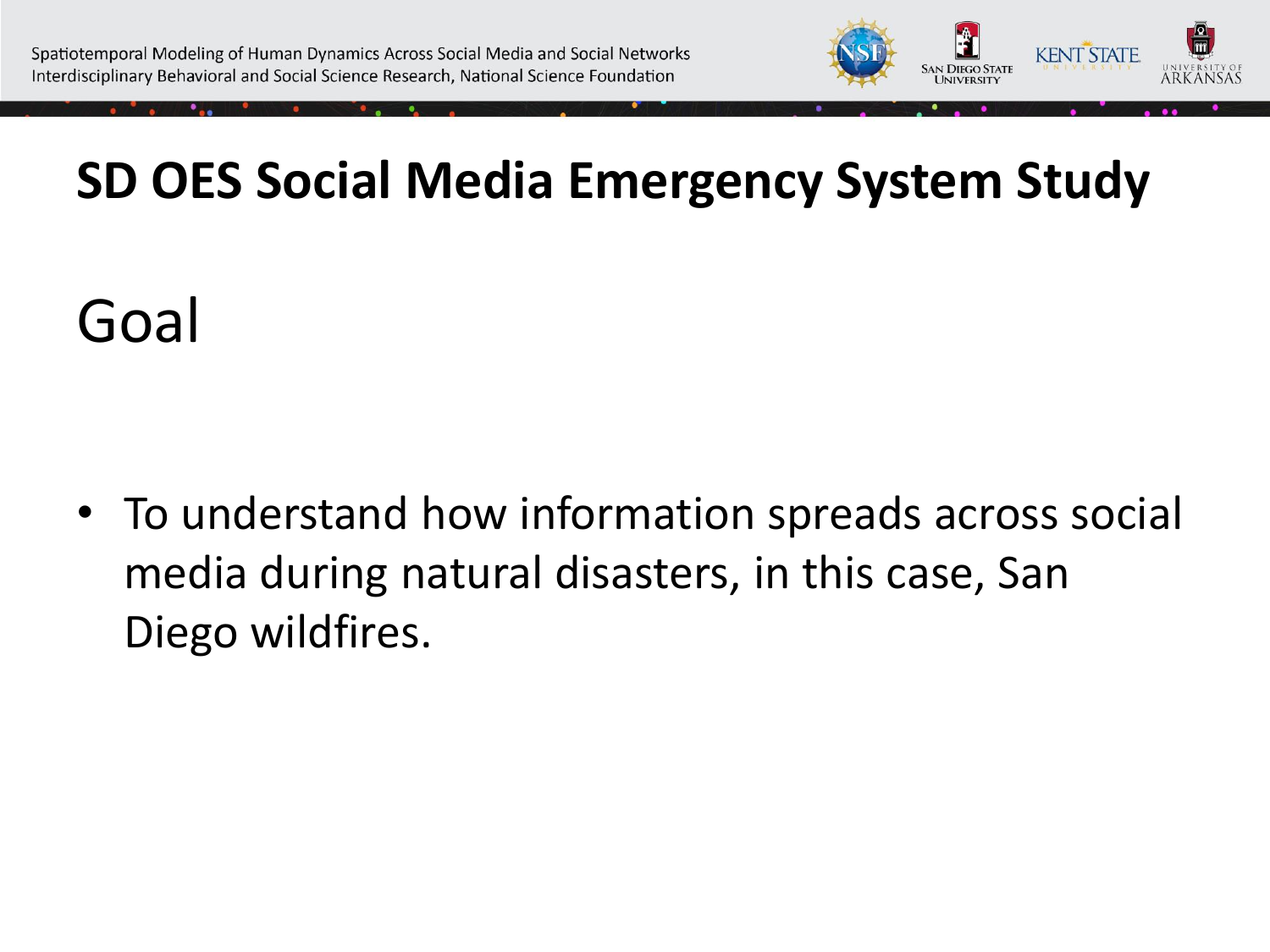

- Enroll 1,000 Twitter users in San Diego to participate
	- 500 influential users identified through social media analysis of the speed, scale and range of their messages
		- Examples: local news stations, businesses, athletes, celebrities
	- 500 additional users
		- Examples: community and religious organizations, school personnel, bands and recreational organizations, non-English speaking organizations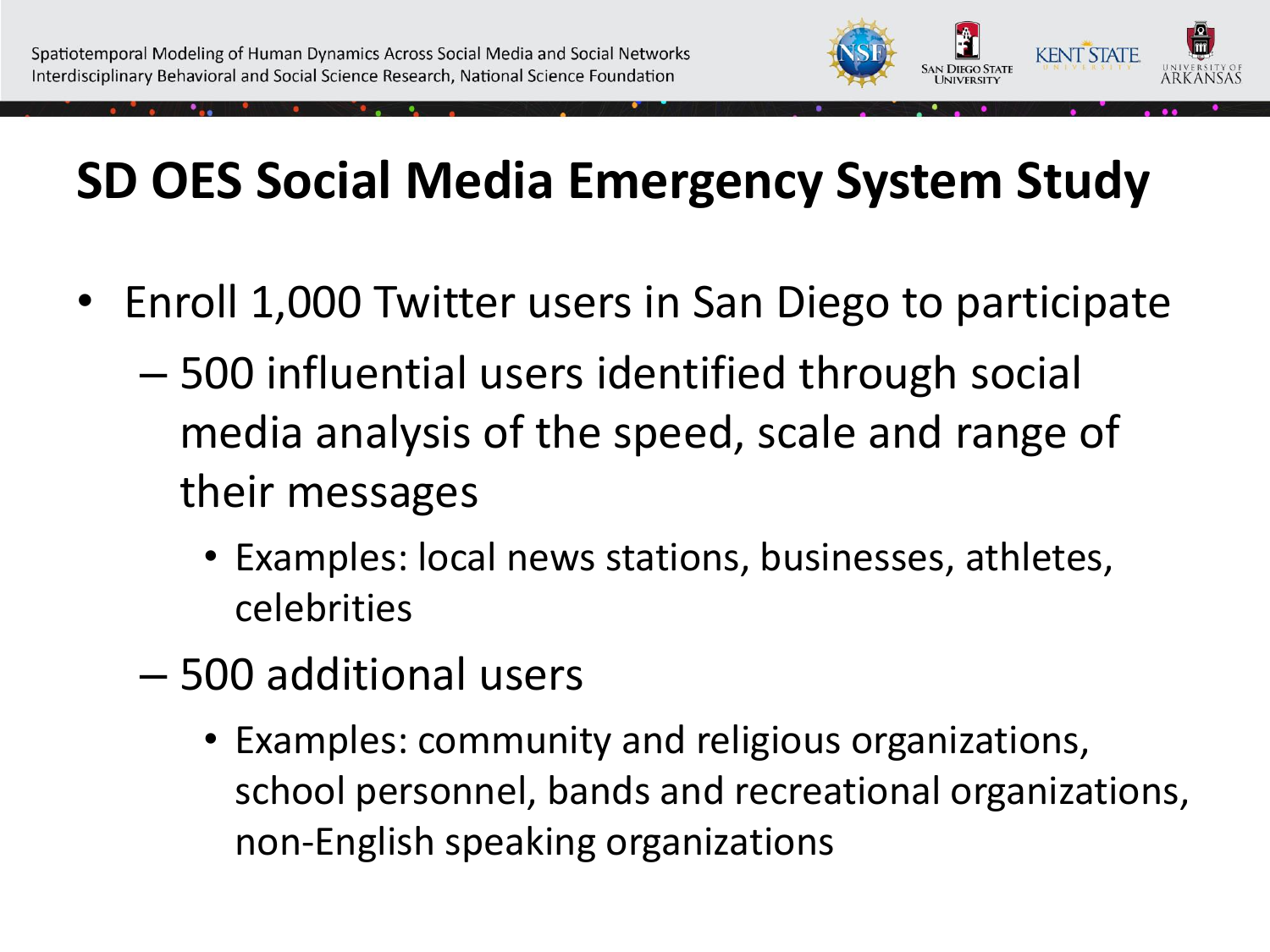

- Volunteer participants will be asked to retweet San Diego County OES's emergency warning alerts and messages in the event of a wild fire.
- How OES alerts and messages spread through social networks over Twitter will be analyzed within the framework of the Multilevel Model of Meme Diffusion.
- Twitter messages related to the wild fire event that are not OES generated messages will be content analyzed for social and behavioral theory constructs and linked with social media and real world behaviors.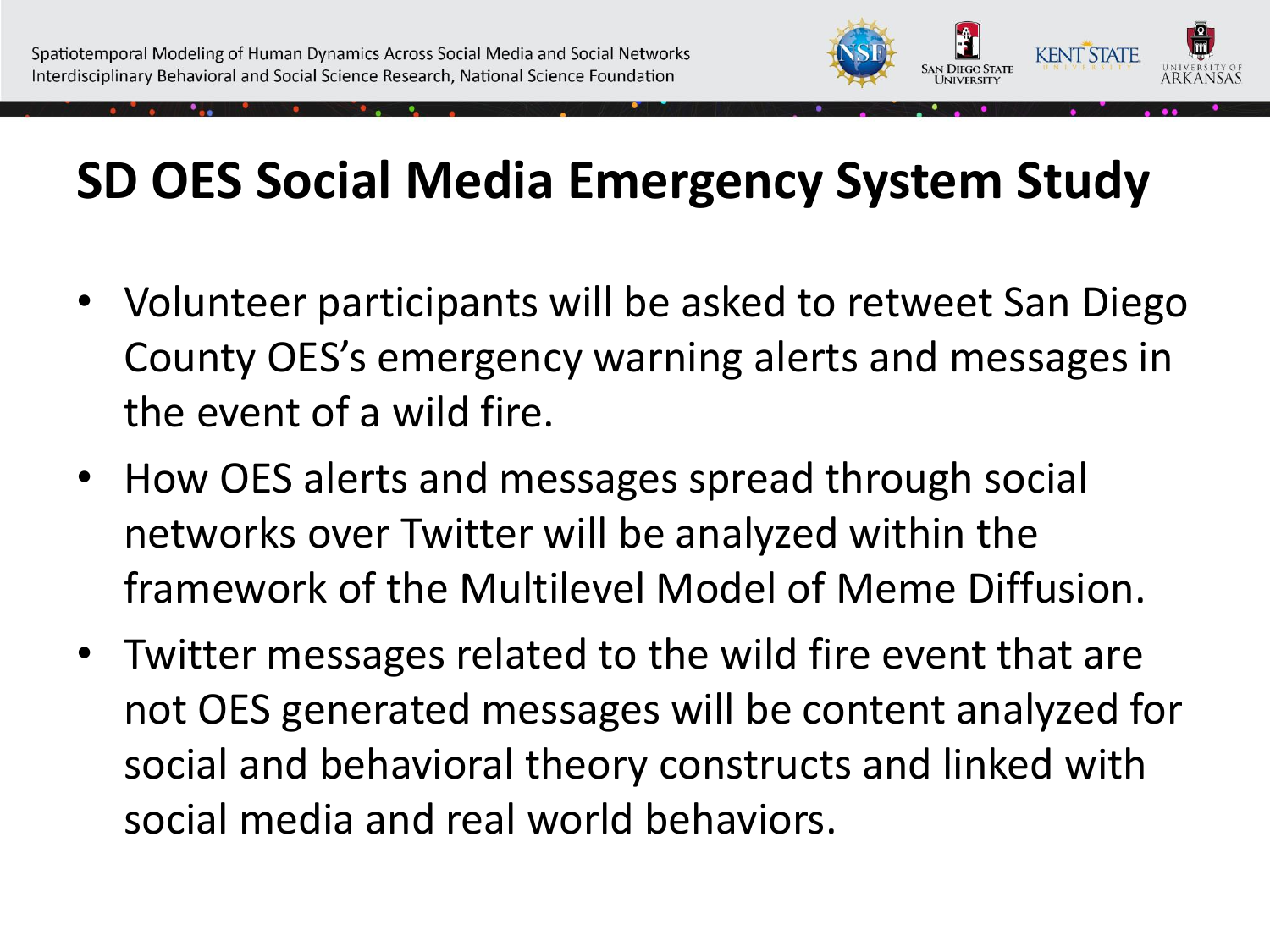

#### Current status

- IRB approval for the study has been obtained.
- Next step is to figure out who will be asked to participate in the study.
- Will conduct analysis of top influential Twitter users in San Diego.
- Will conduct outreach activities to enroll participants.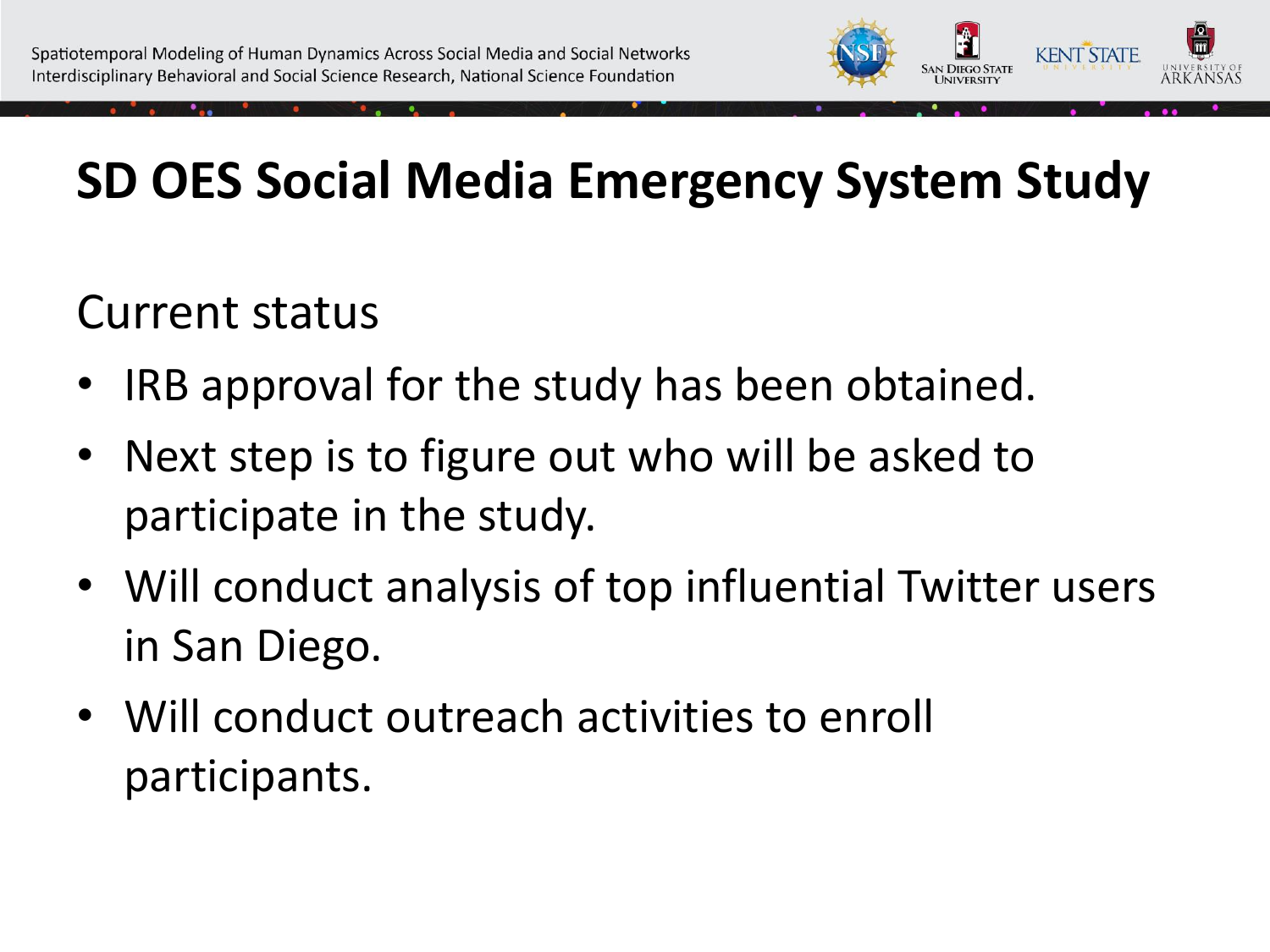

### **Twitter Communications and Behaviors Related to SB277**

Goal

• To understand social media (Twitter) messages and communications related to SB277 and how these related to real-world behaviors.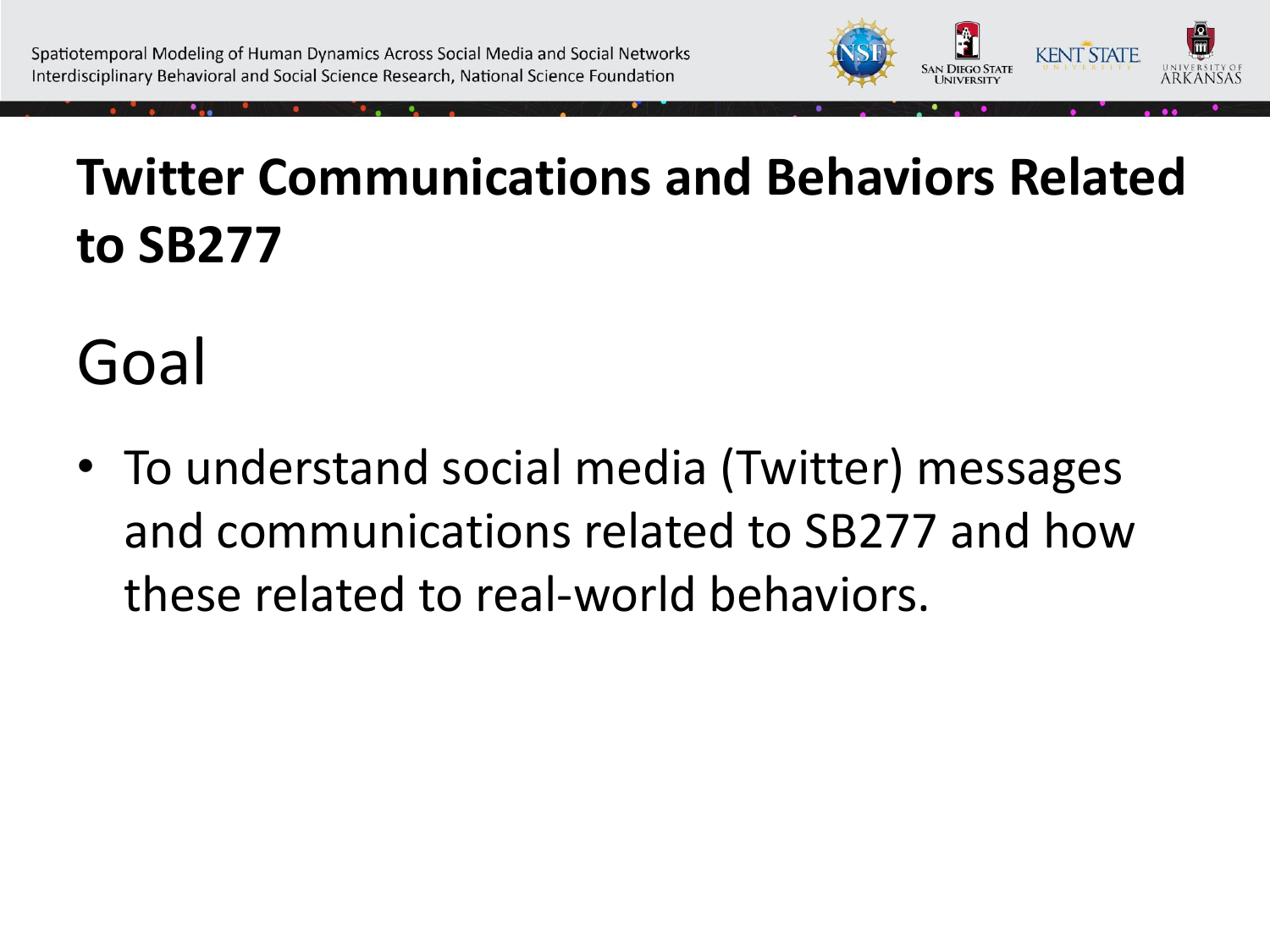

#### **Twitter Communications and Behaviors Related to SB277 – Plan**

- Analyze Twitter messages related to SB277 and vaccine-related real-world behaviors using a multidisciplinary approach
	- GIS and spatiotemporal analysis
	- Communication analysis (M3M model)
	- Linguistic analysis
	- Public health & behavioral analysis